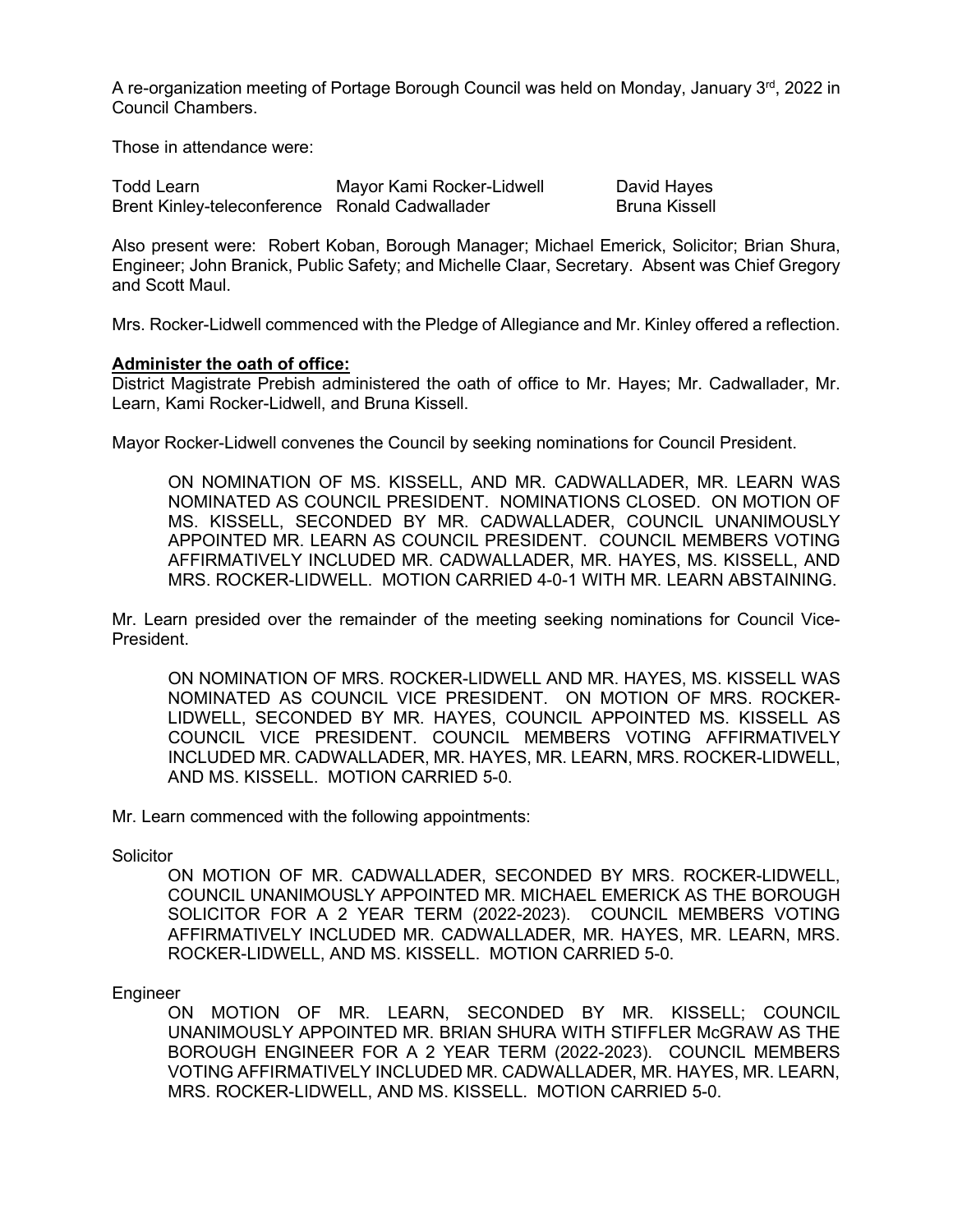Vacancy Board (1<sup>st</sup> member of Council)

ON MOTION OF MR. HAYES, SECONDED BY MRS. ROCKER-LIDWELL, COUNCIL UNANIMOUSLY APPOINTED MR. KINLEY AS THE 1<sup>ST</sup> MEMBER OF COUNCIL TO THE VACANCY BOARD. COUNCIL MEMBERS VOTING AFFIRMATIVELY INCLUDED MR. CADWALLADER, MR. HAYES, MR. LEARN, MRS. ROCKER-LIDWELL, AND MS. KISSELL. MOTION CARRIED 5-0.

Vacancy Board (2nd member of Council)

ON MOTION OF MRS. ROCKER-LIDWELL, SECONDED BY MR. HAYES; COUNCIL UNANIMOUSLY APPOINTED MR. CADWALLADER AS THE 2<sup>nd</sup> MEMBER OF COUNCIL TO THE VACANCY BOARD. COUNCIL MEMBERS VOTING AFFIRMATIVELY INCLUDED MR. CADWALLADER, MR. HAYES, MR. LEARN, MRS. ROCKER-LIDWELL, AND MS. KISSELL. MOTION CARRIED 5-0.

Vacancy Board (Elector at Large)

ON MOTION OF MS. KISSELL, SECONDED BY MRS. ROCKER-LIDWELL, COUNCIL UNANIMOUSLY APPOINTED MR. GEORGE WOZNIAK AS THE ELECTOR AT LARGE TO SERVE ON THE VACANCY BOARD. MR. WOZNIAK ACCEPTED. COUNCIL MEMBERS VOTING AFFIRMATIVELY INCLUDED MR. CADWALLADER, MR. HAYES, MR. LEARN, MRS. ROCKER-LIDWELL, AND MS. KISSELL. MOTION CARRIED 5-0.

President Pro Tempore

ON MOTION OF MR. HAYES, SECONDED BY MS. KISSELL, COUNCIL APPOINTED MRS. ROCKER-LIDWELL AS THE PRESIDENT PRO TEMPORE. COUNCIL MEMBERS VOTING AFFIRMATIVELY INCLUDED MR. CADWALLADER, MR. HAYES, MR. LEARN, MRS. ROCKER-LIDWELL, AND MS. KISSELL. MOTION CARRIED 5-0.

Borough Manager recommended the following department heads for Council approval.

DIRECTOR OF PUBLIC WORKS – MR. SCOTT MAUL CHIEF OF PUBLIC SAFETY- CHIEF SHAUN GREGORY<br>SECRETARY/TREASURER- MS. MICHELLE CLAAR SECRETARY/TREASURER-

Appointment of delegate to the Cambria County Council of Governments

ON MOTION OF MS. KISSELL, SECONDED BY MR. HAYES, COUNCIL UNANIMOUSLY APPOINTED MRS. ROCKER-LIDWELL AS THE DELEGATE TO REPRESENT THE BOROUGH FOR THE CAMBRIA COUNTY COUNCIL OF GOVERNMENTS. COUNCIL MEMBERS VOTING AFFIRMATIVELY INCLUDED MR. CADWALLADER, MR. HAYES, MR. LEARN, MRS. ROCKER-LIDWELL, AND MS. KISSELL. MOTION CARRIED 5-0.

Designation of depository for the General Fund, State Liquid Fuels, and Capital Improvement fund ON MOTION OF MRS. ROCKER-LIDWELL, SECONDED BY MR. CADWALLADER; COUNCIL UNANIMOUSLY DESIGNATED THE 1ST SUMMIT BANK AS THE BOROUGH FINANCIAL DEPOSITORY FOR THE GENERAL, STATE LIQUID FUELS, AND THE CAPITAL IMPROVEMENT FUNDS. COUNCIL MEMBERS VOTING AFFIRMATIVELY INCLUDED MR. CADWALLADER, MR. HAYES, MR. LEARN, MRS. ROCKER-LIDWELL, AND MS. KISSELL. MOTION CARRIED 5-0.

Designation of two (2) council signatories and Ms. Claar as official signatories for the checking accounts and other financial documentation for the General Fund, State Liquid Fuels, and Capital Improvement fund with First Summit Bank.